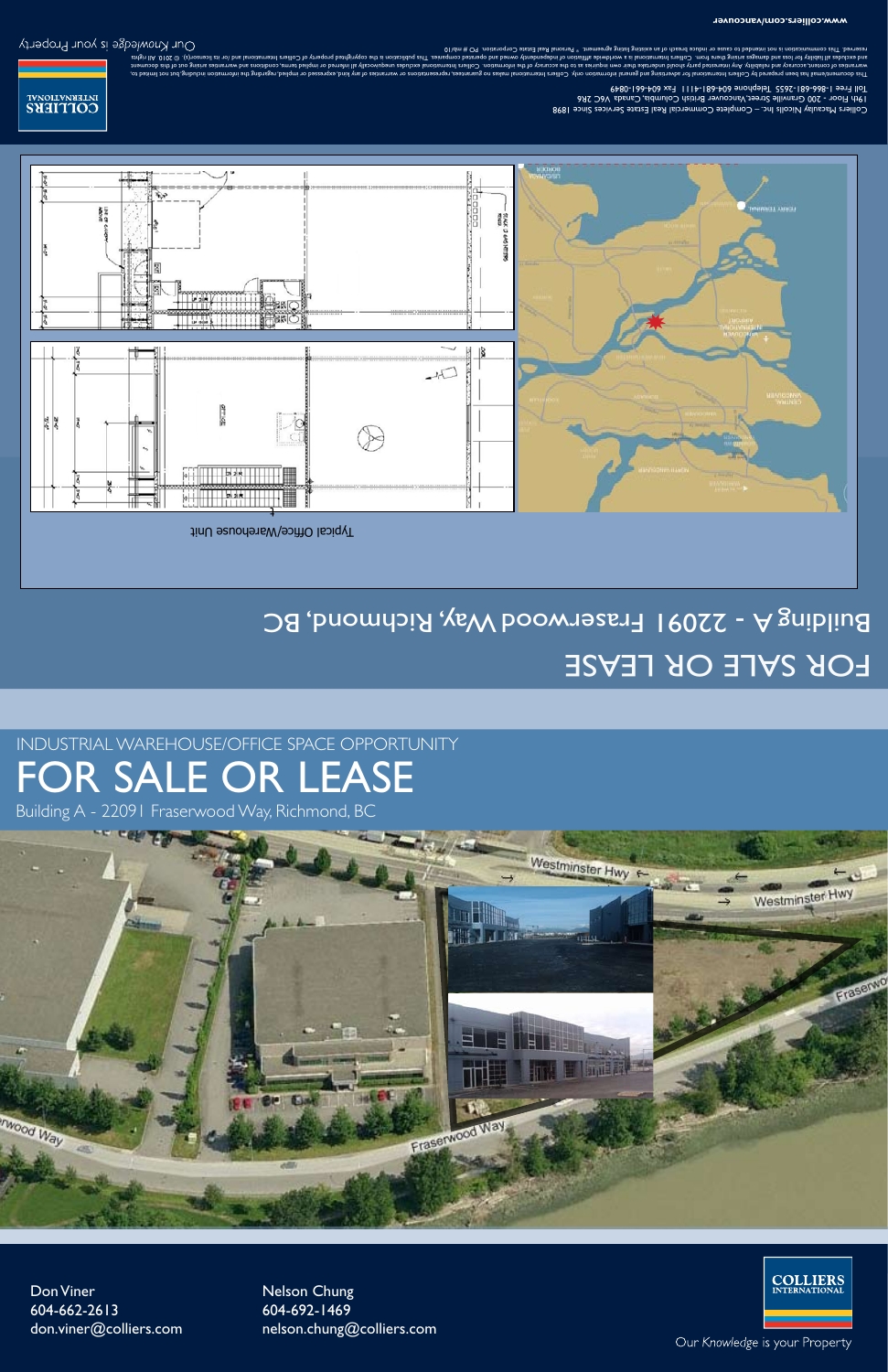### **Location**

The subject property is located in the heart of Fraserwood Corporate Center just south of the junction of Westminster Highway and Highway 91 in southeast Richmond. This central location is home to such firms as: Minolta, Nissan, T&T Supermarket, Toyota, Schneider Electric, Volkswagon, Canterbury Coffee and Sun Rich Foods to name a few. This location through its direct link to Highway 91 affords access to a variety of major transportation routes connecting to such key destinations as downtown Vancouver, Vancouver International Airport, Delta Port, the Canada/US Border and Lower Fraser Valley.

#### **SITE DESCRIPTION**

Building 'A': The subject building benefits from concrete tilt-up and steel construction with a very generous treatment of window glazing throughout. Comprising in total some 26,252 square feet. Building 'A' is divided into 12 units of office and warehouse each with its own loading facility.

- 24' clear ceilings (warehouse)
- Fully sprinklered throughout
- Overhead gas fired forced air heating (warehouse)
- Overhead ceiling fans (warehouse)
- $10' \times 9'6''$  grade level loading doors (with glass panels)
- 100 amp 120/208 volt 3-phase, 4 wire electrical service per unit
- Ample parking on site, street parking available
- Second floor offices are finished with carpet, featuring opening windows, painted, heated and lighting installed

The site is approximately 2 acres in size, level, triangular in shape and fully serviced to municipal standards. Public transportation is available directly adjacent the property and is accessed by a paved pedestrian walkway. The subject property has been improved with two buildings, Building 'A' being an industrial office/warehouse strata and Building 'B' being a fully leased single tenant office/warehouse facility. Both buildings share a common entrance to the property at Fraserwood Way.

#### **Available building**

### Building A - Fraserwood Way, Richmond, BC For Sale or Lease

#### **building Features**

#### **zoning**

I-3, Business Park permitting a wide variety of industrial uses including light manufacturing and assembly, warehousing, wholesale distribution and 100% office uses.

#### **unit sizes and pricing**

Don Viner 604-662-2613 don.viner@colliers.com Nelson Chung 604-692-1469 nelson.chung@colliers.com **COLLIERS**<br>INTERNATIONAL

Our Knowledge is your Property

| Unit #    | Square Footage                    |                  | Total (Sq. Ft.) | Price \$  |
|-----------|-----------------------------------|------------------|-----------------|-----------|
|           | Main                              | Up               |                 |           |
| 1105 (N)  | 1,970                             |                  | 1,970           | \$345,000 |
| 1205 (N)  |                                   | 2,094            | 2,094           | \$366,000 |
|           | $25' \times 61.4'$                | $25' \times 30'$ |                 |           |
| 1110/1210 | 1,516                             | 736              | 2,252           | \$394,000 |
| 1115/1215 | 1,534                             | 745              | 2,279           | \$398,000 |
| 1120/1220 | 1,554                             | 754              | 2,308           | \$403,000 |
| 1125/1225 | 1,513                             | 851              | 2,364           | \$419,000 |
| 1130/1230 | 1,534                             | 861              | 2,395           | \$419,000 |
| 1135/1235 | 1,534                             | 745              | 2,279           | \$398,000 |
| 1140/1240 | 1,534                             | 745              | 2,279           | \$398,000 |
| 45/   245 | 1,380                             | 736              | 2,116           | \$370,000 |
| 1150(S)   | 1,806                             |                  | 1,806           | \$316,050 |
| 1250(S)   | <b>ACHWAY 91 IRICHMONS FACE /</b> | 1,928            | 1,928           | \$337,000 |



Nissan Tenant

18

Minolta Multi

Lexus Park